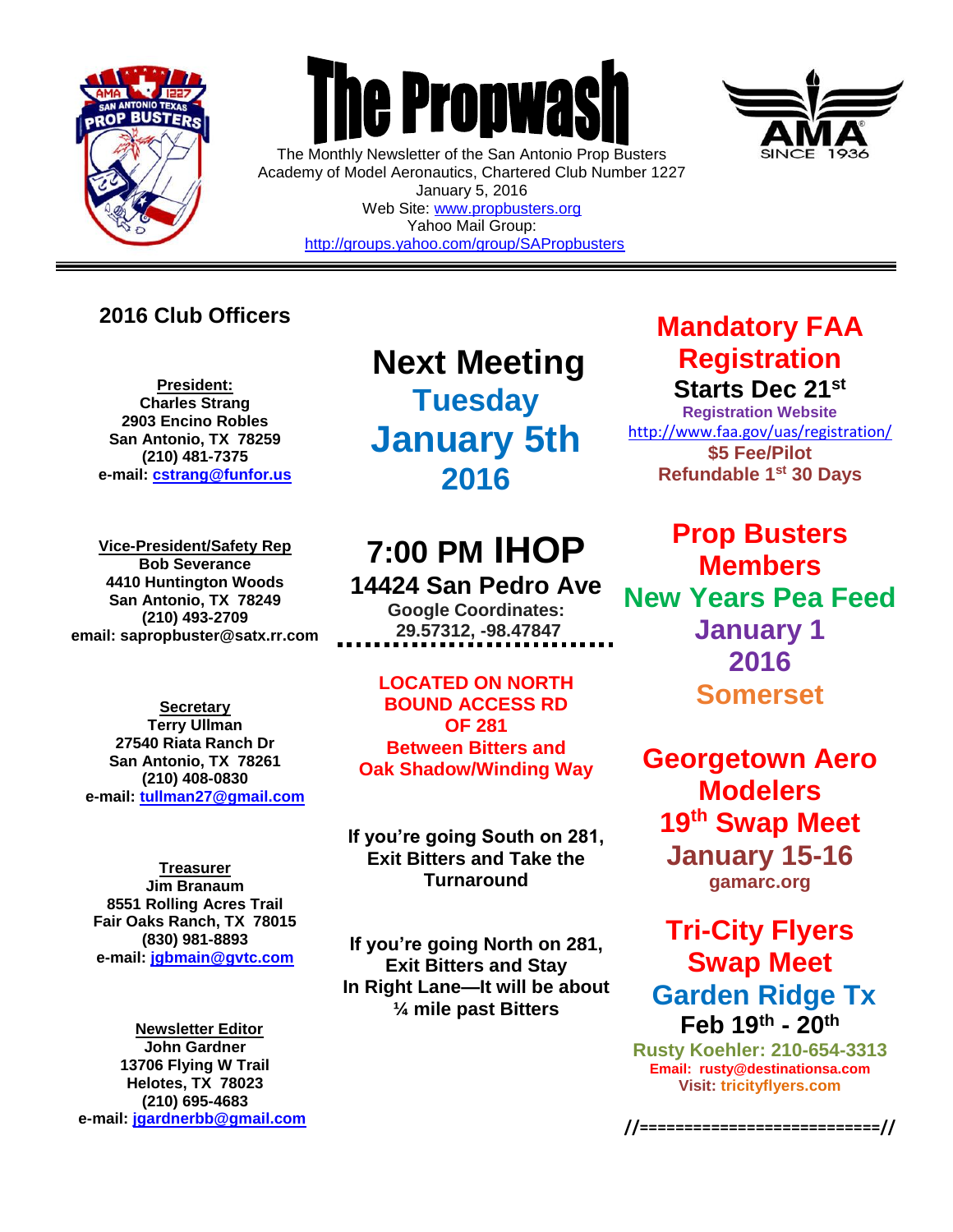#### **Date:** 12/1/2015, 7:03 PM The meeting of the Prop Busters was called to order by Charles Strang, at IHOP, 14424 San Pedro Ave, just north of Bitters on 281.

#### **Visitors**: None

The November meeting minutes were approved without revision.

**President:** Charles welcomed everyone and commented that the Turkey Fly was a success. Our next club event will be our **New Years Day Pea Feed, Jan 1 2016 at Somerset**

**Vice President/Safety Officer:** As the **CD** for the Turkey Fly, Bob commented there were 15 pilots signed up. **Ray Murry,** assisted by **Don Gray;** prepared Gumbo that was really good, and there were leftovers if you needed more. Although it was a little cool, a light jacket was all you needed for the cloudy day with light winds.

Although most of the gophers are no longer with us, Bob reminded everyone that a few gopher holes were uncovered by recent rains. There's a small shovel and a small pile of dirt to use for fill-in where needed.

**Secretary:** Terry no comment.

**Treasurer:** Jim reported the various expenses, income, and account balances for November. If you need details contact Jim. He presented a budget for next year a third time, with a few adjustments from the previous version of the last month. After some clarification, the budget for 2016 was approved.

#### **Early Bird Raffle: Robert Jarzombek,**  Fuel

**Membership:** Rick reported no new members this month. One of the attendees of the Turkey Fly showed interest in joining, but nothing definite. It was suggested that past members should be contacted to encourage them to rejoin, perhaps reducing the initiation fee. After brief discussion it was decided that it would likely not bring back members who had probably moved on to other interests.

#### **Events:** Bob reminded all that **Georgetown Swap Meet was coming up January 15, 16**.

**Officer Nominations:** At the last meeting the standing officers volunteered to continue. Nominations were reopened. **Humberto Perez** nominated **Willie Wuest for President, Gary Harris for Vice President. Jim Branaum** nominated **Humberto Perez for Treasurer**. No nominations for Secretary were made, but Terry welcomed anyone interested to be secretary to put their hand up! No Takers.

**Newsletter:** Standing order for the newsletter is that free ads and articles of interest for the newsletter need to be submitted by members to John Gardner by the 17th.

#### **Web Editor**

**Robert Jarzombek** has been updating the club website. It includes **photos** of the **Turkey Fly**-**Check it out! Ck out links 13 &14 under resources** 

#### **Old Business:**

**Emergency Info Sign: Bob Severance** will gather medical emergency information for San Geronimo Airport.

#### **New Business:**

**Charter Renewal:** Fees for both fields will be due. The fee to AMA will be raised next year. To save money, Jim recommended that the charter be renewed **before** the end of the year because the fees will be lower than if we wait. With minimum discussion, members approved early renewals.

**Newsletter vs Flyer:** Presently 60 newsletters are printed: 17 for members, 1 for AMA related business are mailed. Forty more are hand delivered to the three hobby shops. When the latest newsletters are dropped off at the hobby shops, few, if any, of the previous newsletters were taken. Some clubs use a one page flyer with information of field locations, lessons, and how to join. After some discussion it was decided that a single page flyer with information on field locations, becoming a member and contact information would better serve our needs. **John Gardner and Bob Severance** will put together a draft flyer for approval by the executive committee. If adopted, our newsletter printing will be reduced to 20 or less.

**Entrance Road:** As discussed a few months ago, the road from the highway to the field was in need of some gravel or fill to reduce mudding after rains. Jerry Sustala notified Jim Branaum of an opportunity to obtain a load of crushed concrete, including spreading it in the low areas of the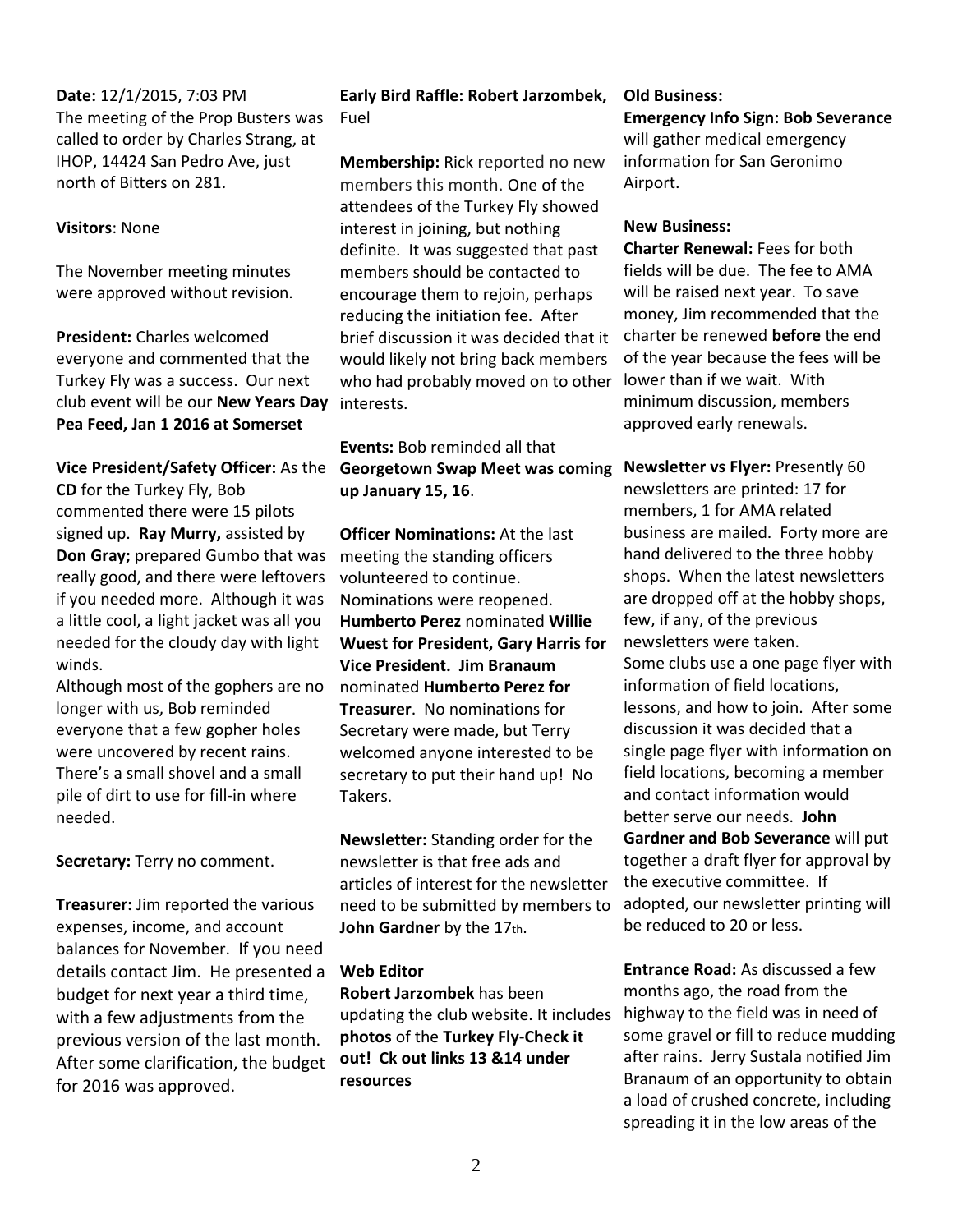roadway, for a cost of \$550. Based on previous quotes for the material and labor, Jim approved the expense and paid the \$550 from his personal account. A few members that had seen the improved road were satisfied with the results. With minor discussion, members approved to reimburse Jim for \$550 from the 2016 field maintenance account.

#### **Election of Officers for 2016:**

For **President**, incumbent **Charles Strang** indicated he would continue "status quo"; **Willie Wuest** spoke of increasing participation, publishing events, marketing the club. For **Vice President** incumbent **Bob Severance** had no comment; **Gary Harris** spoke of flying with Prop Busters out Bandera road when he was a teenager, and later flew helicopters near Alamo Downs where he met Willie, and he has been active in maintaining the Somerset field".

For **Treasurer**, incumbent **Jim Branaum** indicated he has served in trying to make things better; **Humberto Perez** thought Jim was doing a good job. For **Secretary**, incumbent **Terry Ullman** offered to allow anyone who wanted, "to take the position". **Members present reelected each of the incumbent officers for 2016.**

#### **MODEL OF THE MONTH**: None

**Show and Tell: Rick Storm** described making a **muffler** for a 1961 vintage OS Max 49 RC engine that he reworked into running condition. Back in the day, these engines didn't have mufflers, so he fabricated one from a small aluminum spray can, a plate from a tuned pipe and a piece of T6120 tubing. He "welded" the

components together using low temperature aluminum rod and a propane torch. "Sometimes that old stuff comes in handy".

#### **CRASH DUMMY: No One Fessed Up!**

#### **The Raffle:**

**Terry Ullman**-LiPo 3S-2200 **Rick Storm-**5 cell NiMH **Jerry Giles-**Fuel, lost signal Beeper **Mark Blackmer-**Charge switch, fuel pump

**Bob Severance**-Mini quad copter, battery charger



**Robert Jarzombek** with the Grand Prize '**Whip-it' Glider**

Adjourned 8:15 PM Submitted by Secretary: Terry Ullman

 **NO NEED TO CLOSE THE HIGHWAY GATE unless you are the last to leave! Be sure to Run the lock through Only the End Most links of the chain.**

**If you need to get to the fly over area, do not climb over the electric fence as that puts strain on the wire. USE THE HOT GATE IN THE MIDDLE OF THE FENCE. Grasp only the plastic handle on the Top wire, unhook that line and hang it on the hook of the corresponding T post to the right.** 

**Do the same for the Middle and Bottom wires. Reverse to close the HOT GATE. Be careful not to get shocked! If in doubt, get HELP**



*Need a membership list? e-mail me and I'll send you a fresh one.*

#### NEED AN INSTRUCTOR? Call Me,

December has been almost summer like for someone born in South Dakota. December is supposed to have a foot of snow on the ground and ice on the roads. Thank heavens we don't have that but it's hard to get in the Christmas Spirit without it. What we do have is anticipation of what will be under the tree or arriving in those UPS packages. Here's wishing you a Merry Christmas and lots of new RC goodies (under the tree or not).

The following SAPB members have birthdays in January.

Day of Birth Member Name

- 19 James G. Branaum
- 21 Alejandra Aranguren
- 25 Hilmer Merz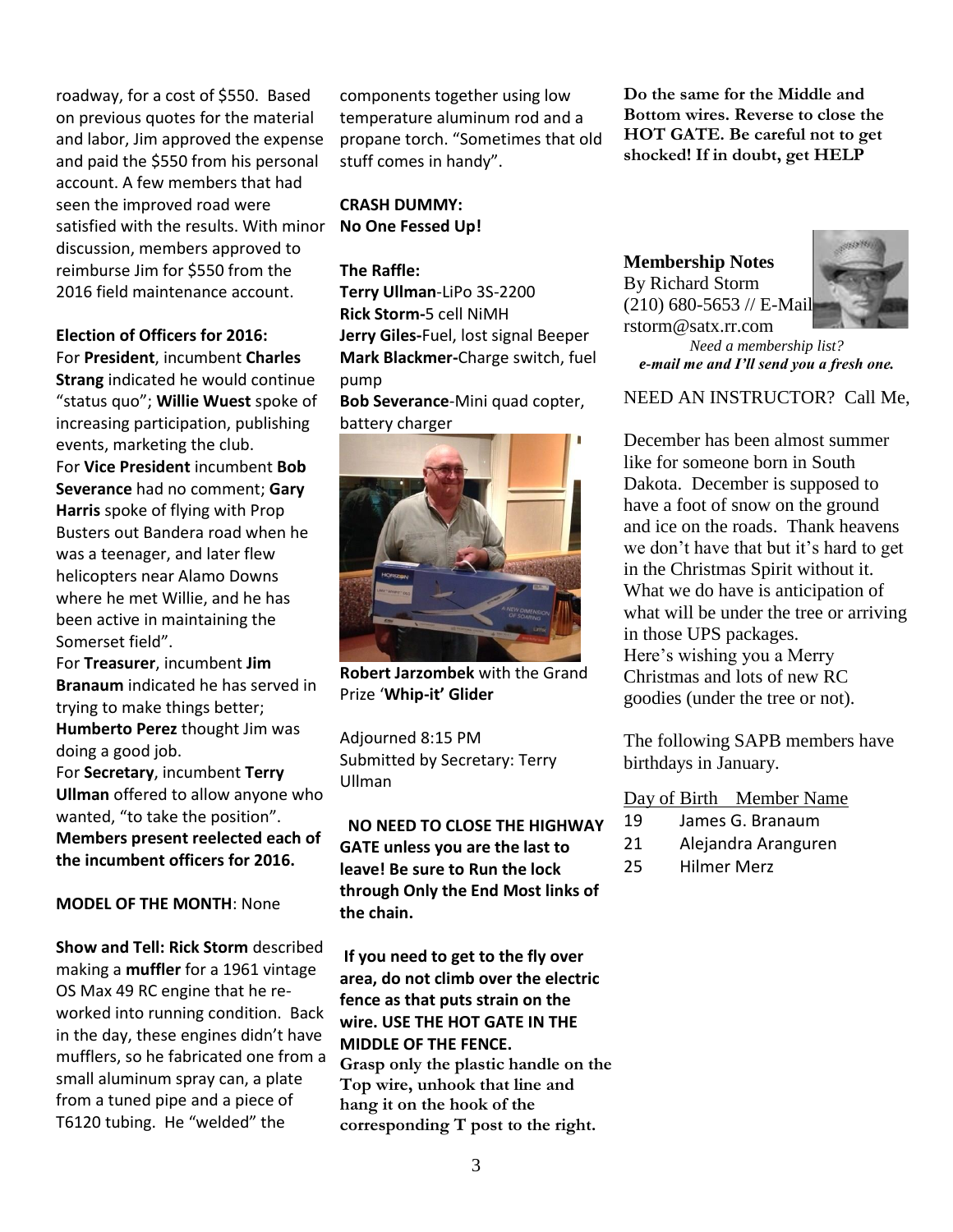## **SWAP MEET TRI-CITY FLYERS RC CLUB SAN ANTONIO, TX**

#### **February 19-20, 2016**

#### **LOCATION: GARDEN RIDGE COMMUNITY CENTER 9400 Municipal Pkwy GARDEN RIDGE, TX 78266**



**DOORS OPEN** 4:00-9:00 PM Friday 9:00 AM-2:00 PM Saturday

**SET UP** 3:00PM-4:00 PM Friday 8:00 AM-9:00 AM Saturday



#### **FOOD & BEVERAGES AUCTION RAFFLE PRIZES**

### **GENERAL ADMISSION \$5.00 PER PERSON PER DAY** WOMEN AND YOUTH UNDER 18 ARE FREE

FOOD & BEVERAGES AUCTION RAFFLE PRIZES

TABLES \$10.00 EACH PER DAY (NO LIMIT) **RESERVE YOUR TABLES EARLY! RESERVATIONS & PAYMENT MUST BE RECEIVED BY FEBRUARY 5th No Fuel Allowed In Building** FOR TABLE LAYOUT & RESERVATION FORM SEND EMAIL TO: RUSTY@DESTINATIONSA.COM OR CALL RUSTY AT 210-654-3313

WE LOOK FORWARD TO SEEING YOU AT ONE OF THE **LARGEST RC AVIATION SWAP MEETS IN SOUTH TEXAS!**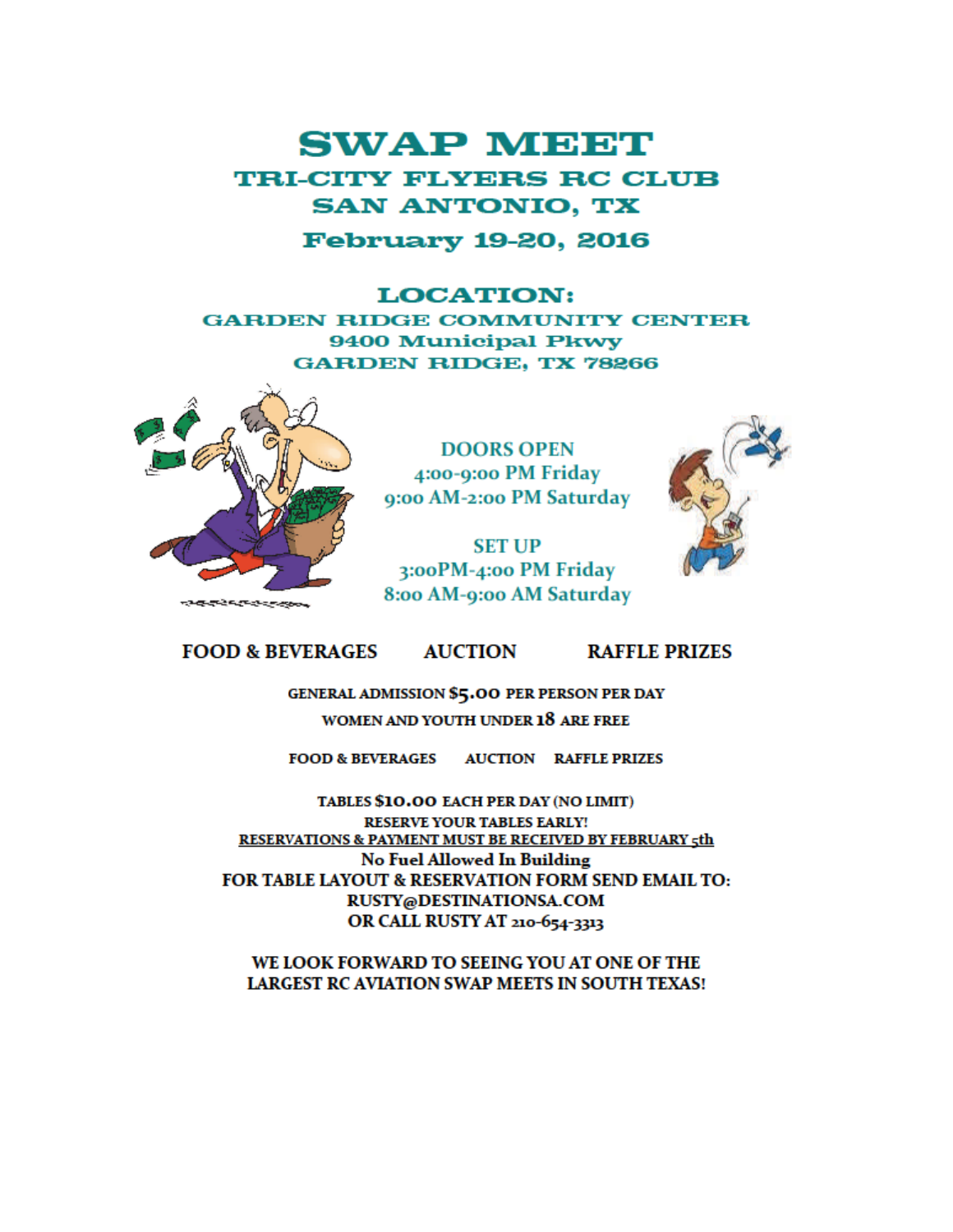#### In case you haven't already received this info from other sources; here's a short rundown.

UAS Registration (Aircraft and Drones) begins on the 21<sup>st</sup> of December.

All operators of Radio Control flying models need to register with the FAA.

The assigned registration number must be affixed to each aircraft where it is visible without the use of tools.

HERE IS THE LINK TO REGISTER: http://www.faa.gov/uas/registration/.

The link above currently contains FAQ's and other useful info, but the registration will not be open until 21 Dec.

Registration fees will be waived or refunded for the first 30 days.

Please see the link below for further info from AMA.

http://amablog.modelaircraft.org/amagov/2015/12/14/ama-and-the-faa-registration-process/

**Call Us for All Your Copier, Printer & FAX Needs Prop Buster Members Receive a 5% Discount on All Supplies**

### **AMERICOPY, Inc.**

6075 De Zavala Rd #J San Antonio, TX 78724

> **(210) 381-3568 Fax: (210) 829-5554**

Digital Copier/Printers Print/FAX/Copy/Scan High Speed Laser Printers Laser Printer Toner Cartridges Fax Toner & Supplies Maintenance Contracts Nation Wide Delivery

> **Royal Copystar** Steve Curtis – Owner **Al's Hobbies**

**Special Thanks To HobbyTown USA For Supporting the Raffle**

> **HobbyTown USA 2501 NW Loop 410 San Antonio, TX 78230 (210) 348-8697 Fax: (210) 829-8707 [www.hobbytownsatx.com](http://www.hobbytownsatx.com/) E-mail: [sanhobbie@aol.com](mailto:sanhobbie@aol.com)**

**Radio Control Headquarters 14910 Nacogdoches #110 San Antonio, TX 78247 (210) 651-0435 Fax: (210) 650-3568 [info@rchqonline.com](mailto:info@rchqonline.com)**

**7121 Highway 90 West Suite 150 San Antonio, TX 78227 Voice: (210) 645-1050 Fax: (210) 645-6450 alshobbies@usa.com**